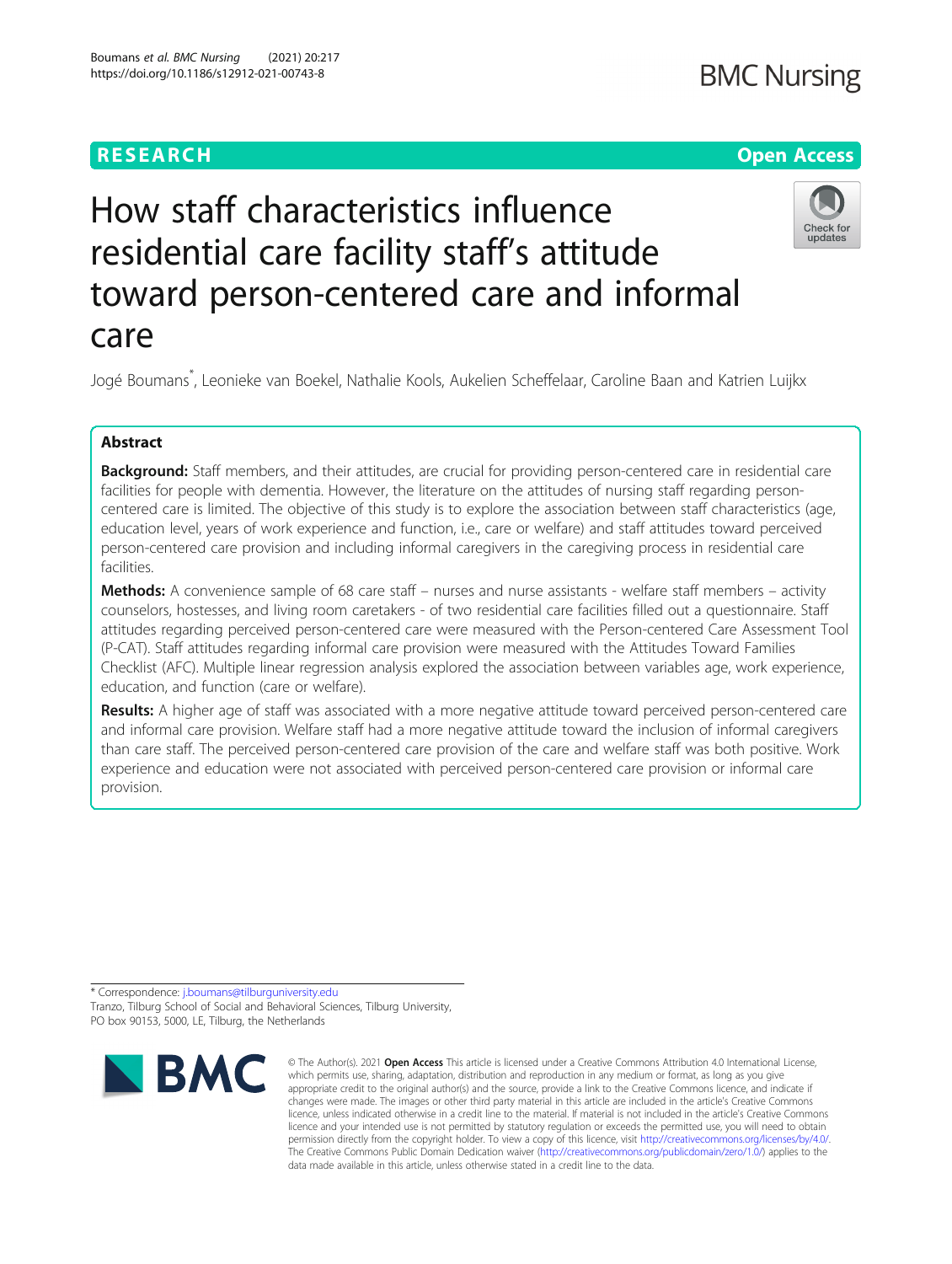**Conclusion:** This study is one of the first to provide insight into the association between staff characteristics and their attitude toward their perceived person-centered care provision and informal care provision. A higher age of both the care and welfare staff was associated with a more negative attitude toward their perceived personcentered care and informal care provision. Welfare staff had a less positive attitude toward informal care provision. Additionally, future studies, also observational studies and interview studies, are necessary to collect evidence on the reasons for negative attitudes of older staff members towards PCC and informal care giving, to be able to adequately target these reasons by implementing interventions that eliminate or reduce these negative attitudes.

Keywords: Staff characteristics, Attitude, Person-centered care, Informal care, Dementia, Residential care facilities, Older adults

#### Background

Over the last decades, the focus in dementia care has been increasingly directed toward person-centered care (PCC). PCC refers to a focus on the care and treatment of the person with dementia and their psychological needs [\[1\]](#page-9-0) rather than the person's disease [[2\]](#page-9-0). PCC is advocated as critical for good and effective dementia and nursing home care  $[3-5]$  $[3-5]$  $[3-5]$  $[3-5]$ , showing significant benefits with respect to decreasing behavioral symptoms [\[6](#page-9-0)], psychotropic medication use [[7\]](#page-9-0), and improved quality of life for people with dementia [\[8](#page-9-0), [9](#page-9-0)].

Staff members and their attitudes are crucial when providing PCC in residential care facilities for people with dementia because in the care relation, they have to place the person with dementia at the center of the care dynamic rather than placing the emphasis on the condition [[2](#page-9-0)]. However, the literature on the attitudes of nursing staff regarding PCC is limited. Most studies have focused on how to increase PCC delivery  $[10, 11]$  $[10, 11]$  $[10, 11]$  $[10, 11]$  and how PCC influences job satisfaction of the staff. Studies have shown that care staff with more positive attitudes regarding PCC are more satisfied with their jobs [[12](#page-9-0)–[17\]](#page-9-0).

Several studies show that characteristics of staff members, such as age, education level, and working experience in long-term care for older adults could influence their PCC attitude though the results are mixed. A study reported that staff over the age of 50 had less personcentered attitudes than staff under the age of 40 [\[18](#page-9-0)]. Oppositely, to other studies found that age was not associated with attitudes toward residents with dementia [[19](#page-9-0), [20\]](#page-9-0). Also, the role of education is researched in several studies. Moreover, previous research focusing on the role of education found that higher education levels were related to more positive attitudes toward residents with dementia [\[12,](#page-9-0) [19\]](#page-9-0). As for research focusing on the effect of work experience on attitudes, results are rather mixed. One study showed that staff members who worked between one and two years had a higher PPC attitude in comparison with staff members having more work experience [\[12\]](#page-9-0). This is in contrast with another study which reported that staff with less than 10 years of experience had less person-centered attitudes [\[18\]](#page-9-0). Two other studies found that attitudes did not differ by work experience in long-term care [\[19,](#page-9-0) [20\]](#page-9-0). No studies regarding the function of the staff member (i.e., care or welfare) have been located. Though, the function of the staff member might also influence their PCC attitude. For example, for welfare staff it might be easier to focus on the person with dementia and their psychological needs rather than the person's disease because they are not or less involved in the physical care of the person with dementia.

PCC provision in residential care facilities does not depend on paid staff only. Forming and maintaining good relationships between staff members, clients, and their families is essential to PCC [\[21](#page-9-0)]. Families, but also other informal caregivers like friends and neighbors, are familiar with the preferences of the resident [\[22](#page-9-0)], and their involvement in care could lead to more PCC for the person with dementia. A few studies have been conducted on staff attitudes toward family members of residents with dementia [[23](#page-9-0)–[25](#page-9-0)], with all indicating that a positive attitude on the part of staff regarding family members is important for the resident's well-being. Whether the individual staff characteristics influence the attitude of staff regarding the inclusion of informal caregivers is yet unknown because no study has been located that has investigated the correlations between staff characteristics and staff attitude regarding the inclusion of informal caregivers.

There is a need for empirical measures to determine the association between attitudes of staff regarding PCC and the attitudes of staff regarding informal care. A better understanding of unique individual factors that underlie and contribute to attitudes may enable more targeted staff training in the area of PCC and the inclusion of informal caregivers.

Therefore, the objective of this study is to explore the association between staff characteristics (age, education level, years of work experience and function, i.e., care or welfare) and staff attitudes toward perceived personcentered care provision and including informal caregivers in the caregiving process in residential care facilities. Our research questions were as follows: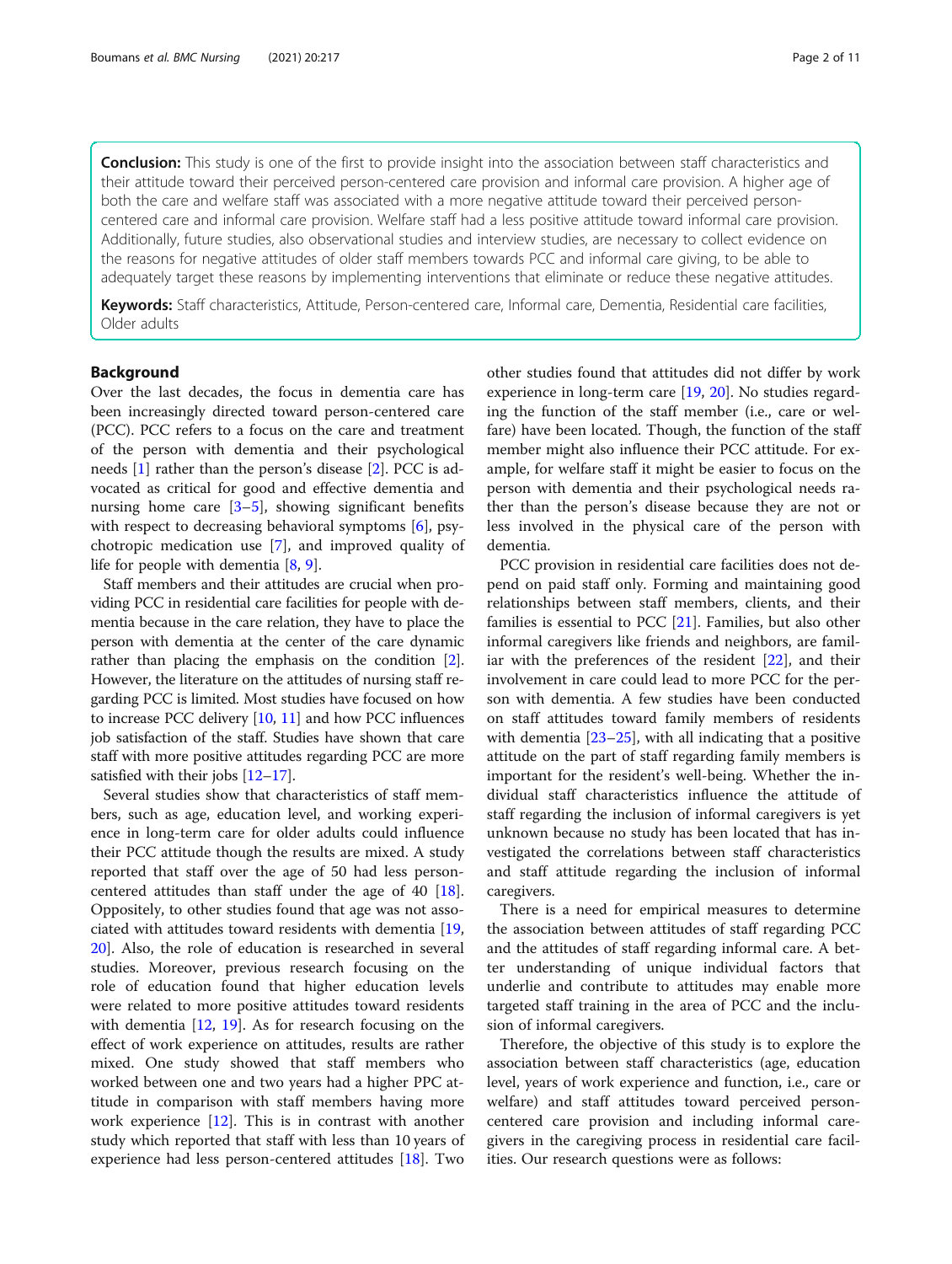- 1. What is the association between staff characteristics (age, education level, years of work experience in long-term care for older adults and function, i.e., care or welfare) and staff attitudes toward PCC provision?
- 2. What is the association between staff characteristics (age, education level, years of work experience in long-term care for older adults and function, i.e. care or welfare) and staff attitudes toward the inclusion of informal caregivers?

#### Methods

#### Participants and settings

A cross-sectional convenience sample of a total of 68 staff members (care staff  $[n = 36]$  and welfare staff  $[n = 29]$ missing functions  $[n = 3]$ ) of residential aged care staff was recruited within two psychogeriatric care units of residential care facilities (RCFs) located in the south of the Netherlands (RCF A  $n = 45$ ; RCF B  $n = 23$ ). All levels of (care) staff at these facilities were considered eligible for participation. We also intentionally aimed to include staff who provided non-care tasks but assisted residents with daily activities since they are essential in PCC. Non-care staff is hereafter referred to as welfare staff. Staff were invited by their team manager to participate voluntarily and were informed about the process and aim of the study. We did not track non-responses or reasons why staff members did not participate in the study. Participants completed the questionnaire on paper or online.

Both RCFs provide 24-h care for people with dementia and take a person-centered approach to care. RCF A provides care for people with light to moderate dementia or somatic problems. To live in RCF A, an indication for long-term care is needed. A diagnosis of dementia is not necessary. RCF B provides care mostly for people with moderate to severe dementia. People are eligible to reside and receive care in RCF B if they have a diagnosis of dementia and need long-term care. RCF A and B qualify as small-scale living facilities in the area of a larger nursing home [[26](#page-10-0)]. They both provide care for people with dementia in a homelike situation. A maximum of eight residents form a joint household. A common living room is provided, including a kitchen in which all meals are prepared. Facilities such as a restaurant and activity areas are attached to the ward. The physical environment of the two care organizations regarding the use of PCC elements has been mapped to see if the work conditions of staff members with respect to the environment were compatible with providing PCC.

#### Measuring instruments

#### Physical environment

The physical environment of both care locations has been systematically mapped by means of the OAZIS-

Dementia [[27](#page-10-0)]. The tool was developed to measure the physical environment of long-term care environments in a Dutch setting [\[26\]](#page-10-0). With this tool, it is possible to map the extent to which the physical environment meets the conditions for PCC and thus provides an indication of the extent to which the physical environment contributes to the well-being of the residents. The OAZIS-Dementia consists of 72 items, which assess aspects of the environment on a five-point Likert scale, ranging from 1 (not at all) to 5 (completely). The checklist is divided into seven themes: 1) privacy and autonomy, 2) sensory stimulation, 3) view and nature, 4) facilities, 5) orientation and routing, 6) domesticity, and 7) safety. Higher scores indicate a higher probability of the environment meeting the conditions for PCC. Two independent researchers ( $n = 2$ ) observed both care locations and filled out the OAZIS-Dementia for each care location.

#### Staff questionnaires

The Person-Centered Assessment Tool (P-CAT) is a widely used questionnaire with good psychometric properties (i.e., Cronbach's  $\alpha = .84$ ), and content and construct validity have been proven to be good [\[28](#page-10-0)]. The P-CAT is a questionnaire constructed to evaluate the extent to which staff in residential aged care perceive the care provided as being person-centered. The questionnaire consists of 13 items, rated on a five-point Likert scale ranging from 1 (disagree completely) to 5 (agree completely). In total, 13 items were summed up to generate a total score between 13 and 65, where higher scores indicate a higher perceived PCC attitude. The questionnaire consists of three subscales, namely: 1) the extent to which care is tailored to the individual (Cronbach's  $\alpha$  = 0.81); 2) the extent to which employees experience support from the organization (Cronbach's  $\alpha$  = 0.77); 3. the extent to which the environment is accessible and suitable for people with dementia (Cronbach's  $\alpha$  = 0.31) [[28](#page-10-0)]. The Dutch version of the tool was translated by a research institute and showed appropriate psychometric properties [\[29](#page-10-0)]. In our study, the internal consistency of the scale was Cronbach's  $\alpha = 0.80$ . Subscale 1 and subscale 2 had an acceptable internal consistency (both Cronbach's α = 0.77). Subscale 3 could not be taken together in a separate scale because of an unacceptable internal consistency (Cronbach's α = 0.48).

The Attitudes Toward Families Checklist (AFC) was used. Reported Cronbach's α was .74 for the scale [[30](#page-10-0), [31\]](#page-10-0). The AFC is designed to assess staff attitudes about family members of residents with dementia [\[30](#page-10-0)]. Staff rated the items on a 7-point Likert-type scale  $(1 =$ strongly disagree to 7 = strongly agree). An overall sum score of all 16 AFC items was calculated. High scores indicated that the staff had a positive attitude toward family visitation, requests, and caregiving roles for their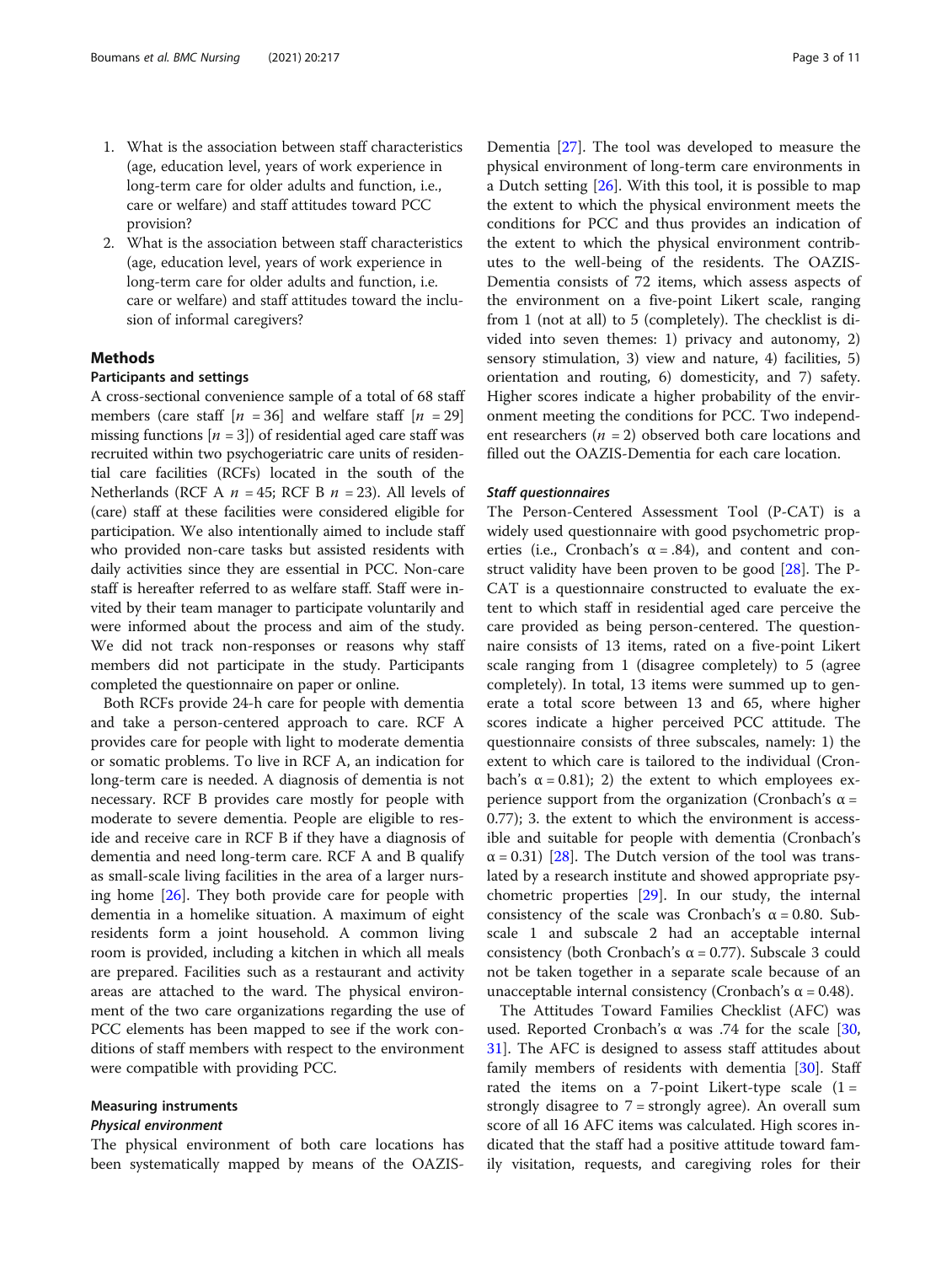relatives. The items of the AFC had satisfactory estimates of reliability which were comparable with the internal consistency of previous findings [\[30](#page-10-0)]. The AFC consisted of three subscales: 1) calming, reflecting whether family members are seen as having a calming effect or a disruptive effect on residents; 2) partner, reflecting whether family members are seen as equal partners in care or not; and 3) relevant, reflecting whether family members are seen as relevant to residents and staff. For this study, we translated the questionnaire from English to Dutch using a forward and backward translation process using native speakers. Internal consistency of the subscales was not sufficient, and therefore only an overall score was used in the analysis since internal consistency of the overall scale was sufficient (Cronbach's  $\alpha$  = 0.73).

Staff characteristics: Gender, age, education level, years of work experience in long-term care for older adults, and function (care or welfare) were assessed. The functions 'certified nurse', 'registered nurse', 'nurse assistant', and other clearly care-related functions mentioned under 'other' were classified as care staff ( $n = 36$ ). The functions 'activity counselor', 'hostess', 'living room caretaker', and other welfare-related functions mentioned under 'other' were classified as welfare staff  $(n = 28)$ , missing functions  $(n = 3)$ .

#### Analyses

SPSS version 24 was used to perform the analyses. Descriptive statistics were used for all staff characteristics to map averages, minimum and maximum values, and standard deviations. Descriptive statistics were used to map scores on the P-CAT and the AFC for the entire sample and separately for care and welfare staff.

The Shapiro-Wilk test was used to check normality. Results indicated that scores on the P-CAT sum score ( $W = 0.95$ ;  $p < 0.05$ ), as well as scores on P-CAT subscale 1 (*W* = 0.96;  $p < 0.05$ ) and the P-CAT subscale 2 (*W* = 0,95;  $p < 0.05$ ) were not normally distributed. Therefore, Mann-Whitney U tests were used to compare sum scores of P-CAT, P-CAT subscale 1 ('extent to which care is tailored to the individual') and P-CAT subscale 2 ('the extent to which staff experience support from the organization') between care and welfare staff. Other assumptions for Mann-Whitney U test were not violated since there were no outliers and observations were independent. Overall scores on the AFC were normally distributed, and therefore an independent  $t$ -test was used to compare scores on AFC between care and welfare staff.

Two multiple linear regressions by means of the enter method were used to investigate first whether overall score on P-CAT could be explained by 'age of staff member', 'education level' 'number of years that staff

member has been working in long-term care for older adults' and 'function of staff member (care or welfare)'. Second, multiple linear regression was used to assess whether the overall score on AFC could be explained by 'age of staff member', 'education level', 'number of years that staff member has been working in long-term care for older adults', and 'function of staff member (care or welfare)'. Assumptions for multiple linear regression were tested for both multiple regression analyses to explain P-CAT and AFC. Multicollinearity was not a problem since VIF values were between 1 and 2 and tolerance was not below 0.1. Durbin-Watson test was 2.122 (P-CAT as the dependent variable) and 1.991 (AFC as the dependent variable), indicating that errors were uncorrelated. The assumption of homoscedasticity of variances, linearity, and non-zero variances were also met. One respondent had an outlier (rather low) score on overall P-CAT score. We decided, however, to maintain this respondent in the analyses since answers seemed realistic.

#### **Ethics**

The study has been approved by the Ethics Review Board of the School of Social and Behavioral Sciences of Tilburg University (EC-2019.06) and by the ethics committee of residential care facility B. Written informed consent was obtained from all subjects involved in the study.

#### Results

The results section consists of six parts: 1) the physical environment regarding PCC, 2) demographics and jobrelated characteristics of the staff members, 3) results of the P-CAT questionnaire, 4) associations between staff characteristics and perceived provision of PCC, 5) results of the AFC questionnaire, 6) associations between staff characteristics and attitude toward informal care provision.

#### Comparison of the physical environment regarding PCC

To gain insight into whether the physical environment of the two care organizations differ from each other or have considerable similarities regarding the use of PCC elements, the physical environment of both care locations has been systematically mapped by means of the OAZIS-Dementia. Results of the systematic mapping of the physical environment regarding PCC are shown in Table [1.](#page-4-0) RCF B scored (slightly) higher on almost all themes than RCF A, with the exception of the view and nature theme. Both RCFs scored relatively high on the themes privacy and autonomy, facilities, domesticity and relatively low on the themes view and nature and orientation and routing, though the physical environment of both RCFs met most of the conditions to realize PCC.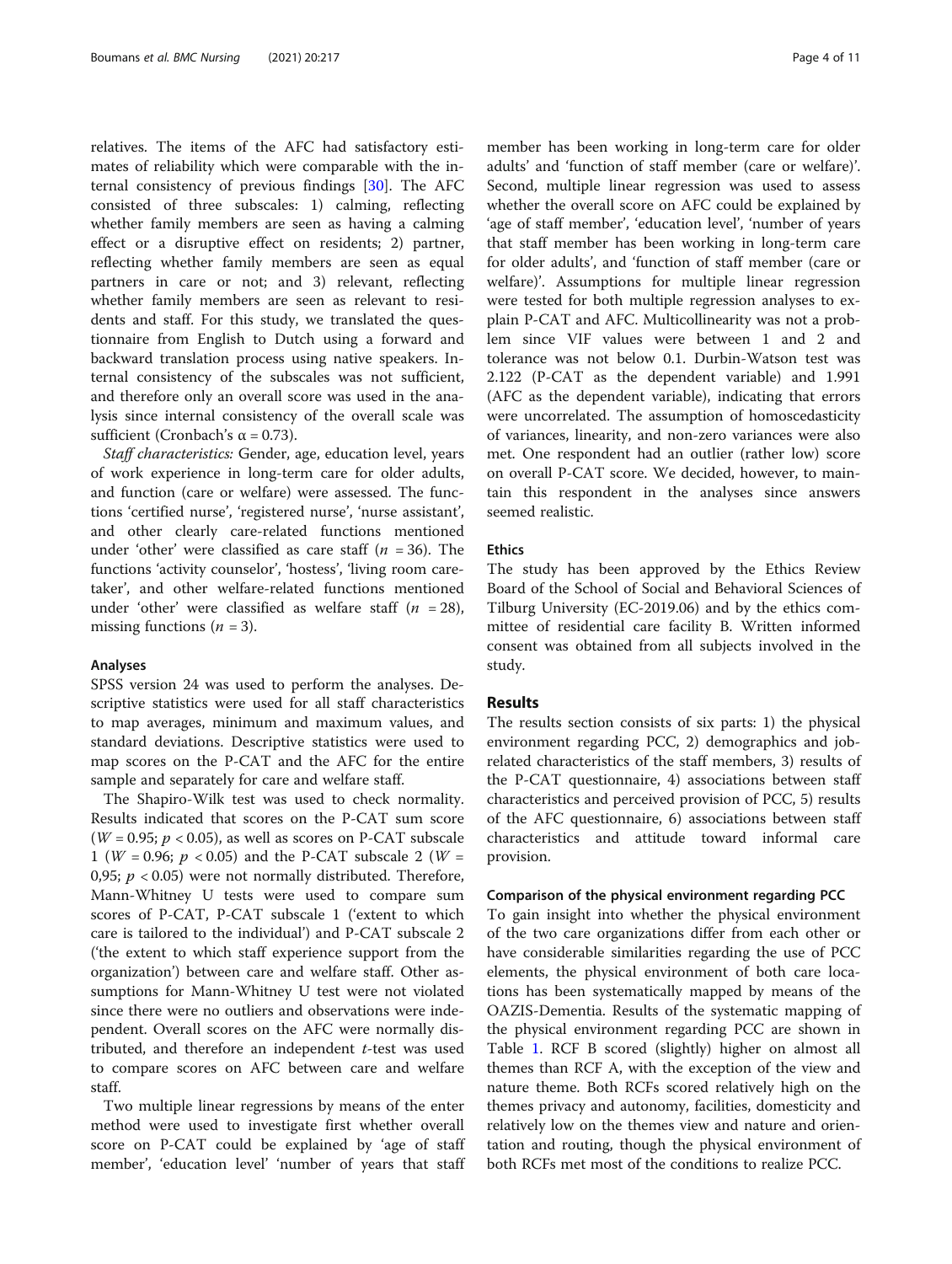<span id="page-4-0"></span>Table 1 Results of the observation of the physical environment by means of the OAZIS-Dementia

|                            |                 | <b>Residential care facilities</b> |                 |      |
|----------------------------|-----------------|------------------------------------|-----------------|------|
|                            | RCF A $(n = 2)$ |                                    | $RCF B (n = 2)$ |      |
| Themas                     | М               | SD                                 | M               | SD   |
| 1. Privacy and Autonomy    | 4.14            | .00.                               | 4.86            | .00. |
| 2. Sensory Stimulation     | 4.36            | .04                                | 4.37            | .06  |
| 3. View and Nature         | 3.72            | .12                                | 3.23            | .32  |
| 4. Facilities              | 4.11            | .00                                | 4.72            | .08  |
| 5. Orientation and Routing | 3.64            | .10                                | 4.18            | .45  |
| 6. Domesticity             | 4.50            | .12                                | 4.59            | .00. |
| 7. Safety                  | 4.00            | .00                                | 5.00            | .00  |
| Total                      | 4.07            | .01                                | 4.42            | .11  |

Notes:  $M =$  Mean  $SD =$  Standard deviation

#### Demographics and job-related characteristics of the staff members

A total of 68 staff members (care staff  $[n = 36]$  and welfare staff  $[n = 29]$ , missing functions  $[n = 3]$ ). completed the questionnaire; 45 staff members from RCF A and 23 staff members from RCF B. Three staff members mentioned functions that could not be classified as a care or welfare function and were therefore coded as missing in the dichotomous score for care or welfare function.

The demographics and job-related characteristics of the staff members are shown in Table 2. All respondents had Dutch nationality. Of these respondents, 90.9% were women. The mean age of the respondents was 42.9  $(SD = 11.9)$ . When comparing care and welfare staff, it was found that care staff had more years of experience in care for older adults ( $M = 14.8$ ;  $SD = 10.7$ ) compared to welfare staff  $(M = 8.83; SD = 10)$ . Due to the low response of male respondents, the correlation between gender and staff attitudes could not be studied.

#### Results of P-CAT questionnaire

Attitudes toward PCC of both care and welfare staff members are presented in Table [3](#page-5-0). The answers of four respondents are missing. Both care and welfare staff were convinced that they provided PCC to a relatively high degree (P-CAT  $M = 3.82$ ;  $SD = 0.46$ ). The difference between the two types of staff members in the extent to which they were convinced that they provided PCC was investigated using Mann-Whitney U tests. Care staff members  $(M = 3.69)$  did not differ in their perceived provision of PCC compared to welfare staff members  $(M = 3.77), U = 467.00, p > .05, r = -.06.$ 

The difference between two types of staff members (care or welfare) in the extent to which they offered personalized care (P-CAT subscale 1) was investigated. Care staff  $(M = 4.00)$  did not differ in the extent to which they personalized care compared to welfare staff  $(M = 3.86)$ ,  $U = 390.00, p > 0.05, r = -.19$ . The difference between care and welfare staff in the extent to which staff experience support from their organization (P-CAT subscale 2) was investigated. It appeared that care staff  $(M = 3.75)$ did not differ in the extent to which they experience support from their organization compared to welfare staff ( $M = 4.00$ ),  $U = 427.50$ ,  $p > .05$ ,  $r = -.13$ .

#### Associations between staff characteristics and perceived provision of PCC

Table [4](#page-6-0) displays the results of the two multiple linear regression analyses in which we investigated whether the attitude of staff members toward PCC provision (P-CAT) could be explained by the staff member's age, years of work experience in long-term care for older adults, function (care or welfare), and education level. We found that the age of staff members, number of years working in long-term care for older adults, function (care or welfare), and education level explained 16% of the variance in the attitude of staff

| Table 2 Demographics and job-related characteristics of the staff members |  |  |
|---------------------------------------------------------------------------|--|--|
|                                                                           |  |  |

| <b>Variables</b>                                                         | Care staff $(N = 36)$ | Welfare staff $(N = 29)$ | Total $(N = 68)^a$ |  |
|--------------------------------------------------------------------------|-----------------------|--------------------------|--------------------|--|
|                                                                          | n(%)                  | n(%)                     | n(%)               |  |
| Age (in years) $(SD)^D$                                                  | 40.4 (12.0)           | 46.6 (11.0)              | 42.9 (11.9)        |  |
| Gender                                                                   |                       |                          |                    |  |
| Female                                                                   | 33 (90.9%)            | 25 (88%)                 | 58 (89.6%)         |  |
| Years of experience in long-term care for older adults M (SD)            | 14.8 (10.7)           | 8.83(10.0)               | $12.6$ (SD = 11,1) |  |
| Number of hours worked per week M (SD)                                   | 27.8(5.3)             | 25.7(5.2)                | 26.6(5.3)          |  |
| Education level                                                          |                       |                          |                    |  |
| Low (no education, elementary and vocational education)                  | 6                     |                          | 13                 |  |
| Middle (secondary and average vocational education)                      | 26                    | 20                       | 46                 |  |
| High (high vocational education, high professional education university) | $\overline{4}$        |                          | 6                  |  |

Notes: M = Mean. SD = Standard deviation.<sup>3</sup> Total (N = 68) = Care staff (N = 36) + Welfare staff (N = 29) + missing functions (N = 3) <sup>b T</sup>Age significantly different between care and welfare staff t(61) =  $-$  2.115  $p$  < 0.05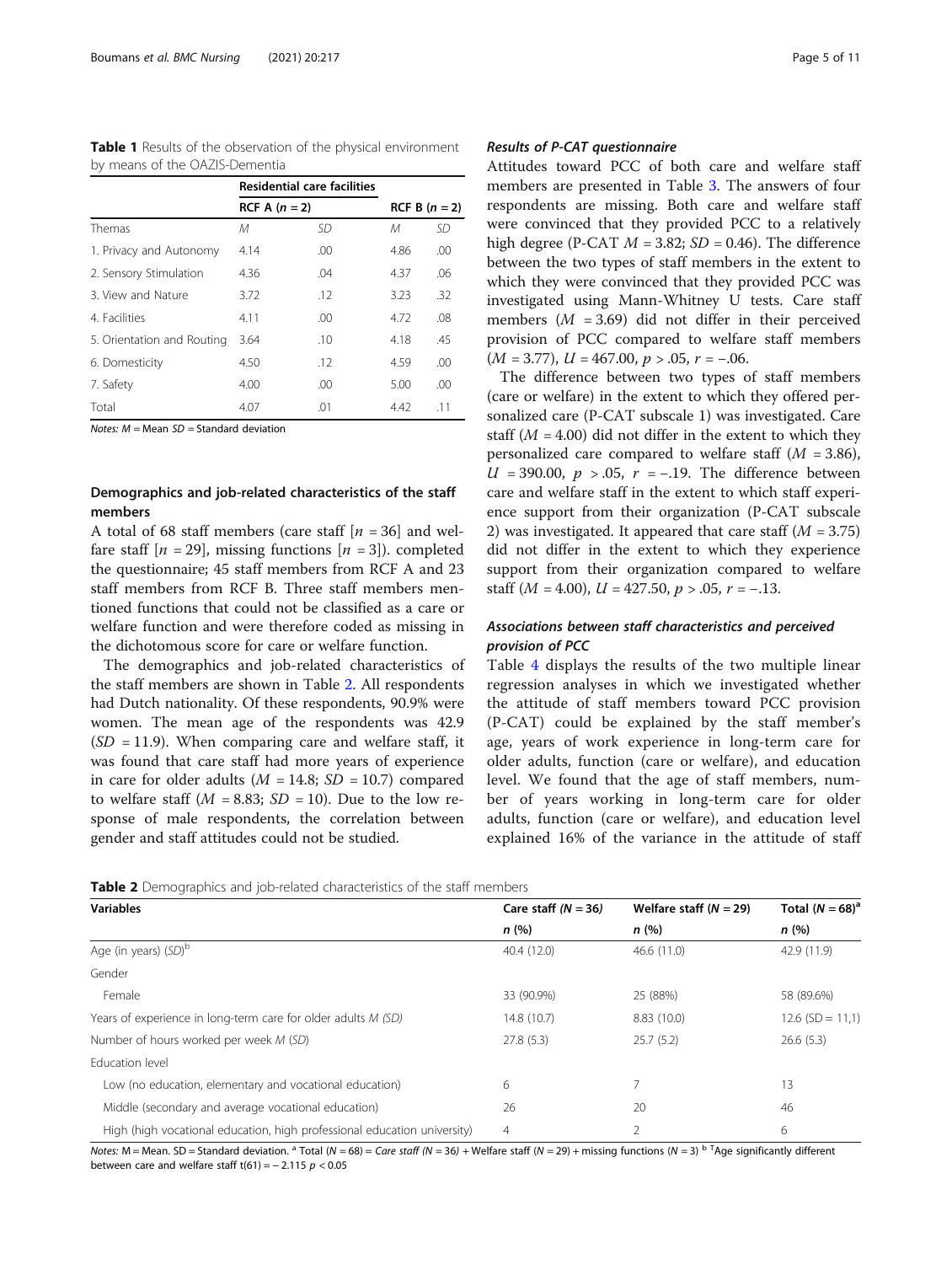#### <span id="page-5-0"></span>Table 3 Descriptive statistics P-CAT

| <b>P-CAT</b>                                                                                                    | Ν<br>$=$ | Range (minimum -<br>maximum) | Mean<br>(SD)    |      | Median Care staff<br>mean $(N)^d$ | <b>Welfare staff</b><br>mean $(N)$ |
|-----------------------------------------------------------------------------------------------------------------|----------|------------------------------|-----------------|------|-----------------------------------|------------------------------------|
| <b>OVERALL SCORE</b>                                                                                            |          | $67$ 3 $(2-5)$               | 3.82<br>(0.46)  | 3.69 | 3.89(36)                          | 3.75 (28)                          |
| Items                                                                                                           |          |                              |                 |      |                                   |                                    |
| SUBSCALE 1 EXTENT OF PERSONALIZING CARE <sup>a</sup>                                                            |          | $67 \quad 3(2-5)$            | 3.98<br>(0.480) | 3.86 | 4.07(36)                          | 3.86(28)                           |
| 1. We often discuss how to give person-centered care.                                                           |          | $66 \quad 3(2-5)$            | 4.00<br>(0.823) | 4.00 | 4.11(36)                          | 3.79(28)                           |
| 2. We have formal team meetings to discuss residents' care.                                                     |          | $67 \quad 4 \quad (1-5)$     | 3.95<br>(0.697) | 4.00 | 4.04(36)                          | 3.79(28)                           |
| 3. The life history of the residents is formally used in the care plans<br>we use.                              |          | $67 \quad 4 \quad (1-5)$     | 3.54<br>(0.943) | 4.00 | 3.64(36)                          | 3.39(28)                           |
| 4. The quality of the interaction between staff and residents is more<br>important than getting the tasks done. |          | $67 \quad 3(2-5)$            | 4.07<br>(0.724) | 4.00 | 4.11(36)                          | 4.04(28)                           |
| 5. We are free to alter work routines based on residents' preferences.                                          |          | $67$ 2 $(3-5)$               | 4.28<br>(0.545) | 4.00 | 4.42(36)                          | 4.14(28)                           |
| 6. Residents are offered the opportunity to be involved in<br>individualized everyday activities.               |          | $67$ 2 $(3-5)$               | 4.10<br>(0.606) | 4.00 | 4.17(36)                          | 4.07(28)                           |
| 7. Assessment of residents' needs is undertaken on a daily basis.                                               |          | $67$ 3 $(2-5)$               | 3.90<br>(0.800) | 4.00 | 4.03(36)                          | 3.79(28)                           |
| SUBSCALE 2 AMOUNT OF ORGANIZATIONAL SUPPORT                                                                     |          | $67 \quad 3(2-5)$            | 3.79(0.<br>723) | 4.00 | 3.791 (36)                        | 3.86 (28)                          |
| 8. I simply do not have the time to provide person-centered care.                                               |          | $67 \quad 3(2-5)$            | 3.85<br>(0.839) | 4.00 | 3.92(36)                          | 3.82(28)                           |
| 9. The environment feels chaotic.                                                                               |          | $67 \quad 4 \quad (1-4)$     | 3.48<br>(0.877) | 4.00 | 3.50(36)                          | 3.54(28)                           |
| 10. We have to get the work done before we can worry about a<br>homelike environment.                           |          | $67 \quad 4 \quad (1-5)$     | 3.82<br>(1.072) | 4.00 | 3.78(36)                          | 3.93(28)                           |
| 11. This organization prevents me from providing person-centered<br>care.                                       |          | $67 \quad 4 \quad (1-5)$     | 4.03<br>(0.953) | 4.00 | 3.97(36)                          | 4.14(28)                           |
| SUBSCALE 3 DEGREE ENVIRONMENTAL ACCESSIBILITY <sup>C</sup>                                                      |          |                              |                 |      |                                   |                                    |
| 12. It is hard for residents in this facility to find their way around.                                         |          | $67 \quad 3(2-5)$            | 3.19<br>(0.892) | 3.00 | 3.25 (36)                         | 3.07(28)                           |
| 13. Residents are able to access outside space as they wish.                                                    |          | $67 \quad 4 \quad (1-5)$     | 3.45<br>(1.118) | 4.00 | 3.61(36)                          | 3.29(28)                           |

<sup>a</sup> Cronbach's a for subscale 1 was .77<br><sup>b</sup> Cronbach's a for subscale 2 was .77<br><sup>c</sup> Cronbach's a for subscale 3 was .48. Because of low internal consistency, this subscale was not further used in the analyses<br><sup>d</sup> Three st

toward their conviction about their own PCC provision:  $F(4, 56) = 2.628$ ,  $p < .05$ ,  $R^2 = .158$   $R^2$ Adjusted = .098. Years of work experience in long-term care for older adults, function (care or welfare), and education level were not significant explanation of staff attitudes about their perceived PCC provision. The staff's age was an explanation of the attitude of staff members about their perceived PCC provision  $(\beta = -.37, t(56) = -2.16, p < .05)$ . This represented a negative effect, which means that a higher age of staff members is associated with a more negative attitude toward their perceived PCC provision.

#### Results of AFC questionnaire

Attitudes toward informal care provision of both care and welfare staff members are presented in Table [5](#page-7-0). For each item of this questionnaire, 4–5 responses were missing. The difference between two types of staff (care or welfare staff) regarding their attitudes toward informal care provision was investigated using an independent  $t$ -test. Care staff had a significantly more positive attitude toward informal care provision ( $M = 4.57$ ; SE = .11) compared to welfare staff  $(M = 4.21; SE = .12)$ ,  $t(62) = 2.14$ ,  $p < .05$ . This represented a small to medium effect,  $r = .26$ .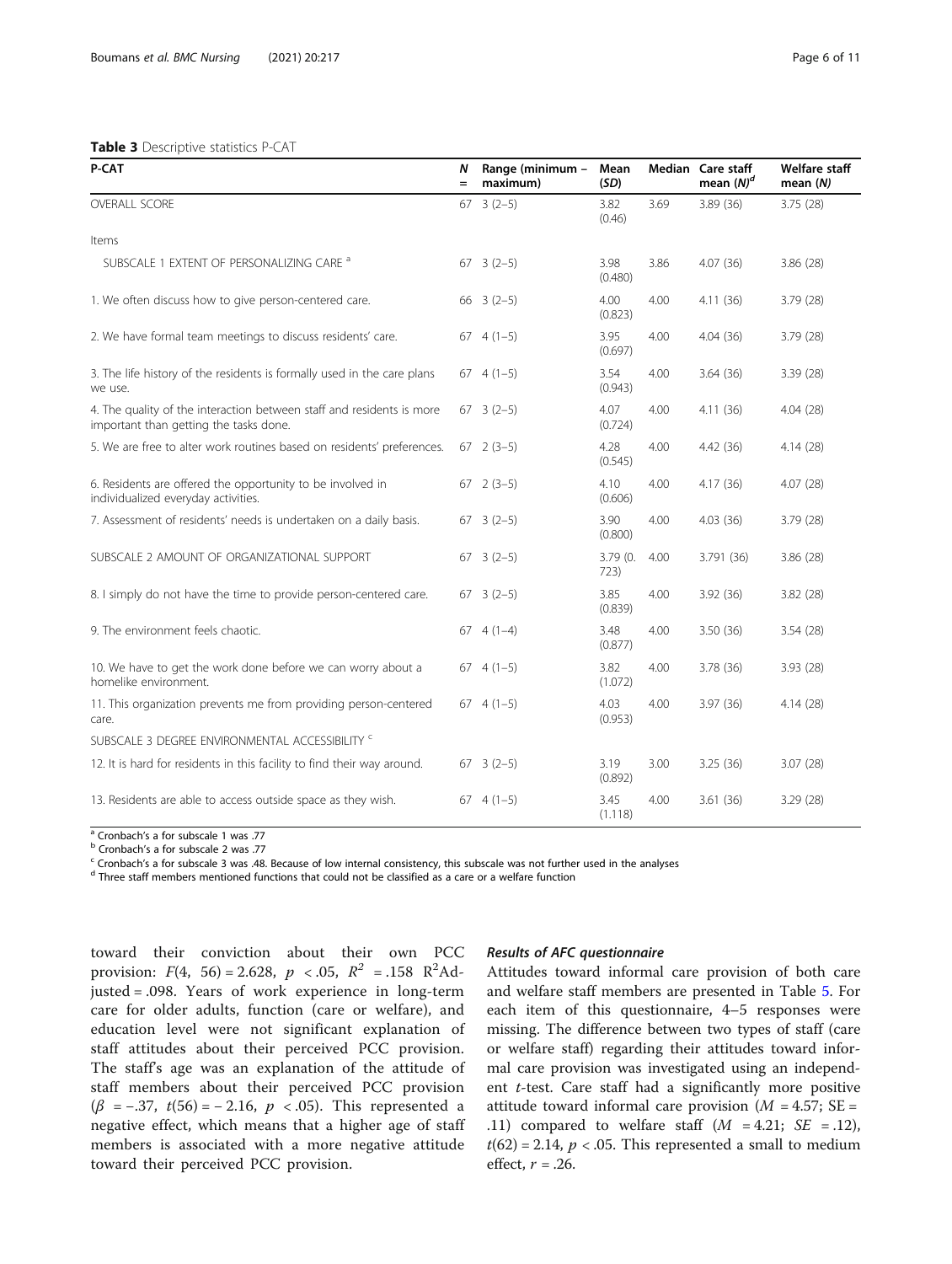<span id="page-6-0"></span>Table 4 Results of multiple linear regression analyses to explain attitude of staff toward PCC (P-CAT) and toward informal caregiving (AFC)

| Dependent variable attitudes of staff toward PCC (P-CAT)               |          |       |          |          |         |  |
|------------------------------------------------------------------------|----------|-------|----------|----------|---------|--|
|                                                                        | B        | SE B  | β        | t        | p       |  |
| Variable                                                               |          |       |          |          |         |  |
| Constant P-CAT                                                         | 4.927    | 0.623 |          | 11.391   | .000    |  |
| Function: care or welfare                                              | $-0.086$ | 0.135 | $-0.90$  | $-.632$  | .530    |  |
| Age staff member                                                       | $-0.15$  | 0.007 | $-0.365$ | $-2.156$ | $.035*$ |  |
| Years working in long-term care for older adults                       | $-0.001$ | 0.007 | $-0.034$ | $-.206$  | .838    |  |
| Education level                                                        | $-0.081$ | 0.059 | $-.176$  | $-1.372$ | .175    |  |
| Dependent variable attitudes of staff toward informal caregiving (AFC) |          |       |          |          |         |  |
|                                                                        | B        | SE B  | β        | t        | p       |  |
| Variable                                                               |          |       |          |          |         |  |
| Constant AFC                                                           | 5.025    | 0.623 |          | 8.074    | .000    |  |
| Function: care or welfare                                              | $-.107$  | 0.196 | $-.079$  | $-.546$  | .587    |  |
| Age staff member                                                       | $-.022$  | .010  | $-.385$  | $-2.245$ | $.029*$ |  |
| Years working in long-term care for older adults                       | .014     | .010  | .216     | 1.312    | .195    |  |
| Education level                                                        | .045     | .085  | .069     | .531     | .598    |  |

Notes. B = unstandardized coefficients, SE = standard error,  $β$  = standardized coefficients

P-CAT:  $R^2 = 0.158$ , Adjusted  $R^2 = 0.098$  F(4, 56) = 2.628.

AFC:  $R^2 = 0.154$ , Adjusted  $R^2 = 0.093$  F(4. 55) = 2.505.

#### Associations between staff characteristics and attitude toward informal care provision

Table 4 shows the results of the multiple linear regression in which we investigated whether the attitude of staff members toward informal care provision (AFC) could be explained by the staff member's age, years of work experience in long-term care for older adults, function (care or welfare), and education level. We found that the age of the staff member, the number of years working in long-term care for older adults, function (care or welfare) and the education level explained 15% of the variance in the attitude of staff member toward informal care:  $F(4. 55) = 2.505$ ,  $p > .05$ ,  $R^2 = .154$ ,  $R^2$ Adjusted = .093. Function (care or welfare), years of work experience in care for older adults, and education level were not significant explanation of staff attitudes to informal care provision. The staff member's age was an explanation of the attitude that staff had about informal caregiving  $(\beta = -.39, t(55) = -2.25, p < .05)$ . This represented a negative effect, which means that a higher age of staff members is related to a more negative attitude toward informal caregiving.

#### **Discussion**

This article provides insight into the association between staff characteristics and the attitudes of staff regarding providing PCC and the inclusion of informal caregivers. Staff members with a positive attitude toward PCC and the inclusion of family members in care could lead to

more PCC for persons with dementia, which contributes to residents' well-being.

Findings showed that in a physical environment that met most of the conditions to realize PCC, both care and welfare staff were convinced that they provide PCC to a relatively high degree. Also, staff members held a rather positive attitude regarding informal care provision. When comparing care and welfare staff, we found that care staff held a more positive attitude toward informal care provision than welfare staff. Furthermore, a higher age of staff was related to more negative attitudes about their perceived PCC provision and informal care provision. Years of work experience in long-term care for older adults and education level were not significant explanations of staff attitudes toward their perceived PCC provision or informal care provision. Due to the low response of male respondents, the correlation between gender and staff attitudes was not possible to study.

When comparing the study findings to previous studies, the finding that older staff members take on a less person-centered attitude has been confirmed elsewhere [[18\]](#page-9-0). Still, this finding seems surprising at first sight. It could be reasoned that older staff members have more experience in caring for people with dementia and therefore might have more opportunities to gain knowledge and skills through experience and on-the-job training and therefore have a more positive attitude regarding PCC. An explanation for the opposite finding may be that due to the focus of dementia care being on PCC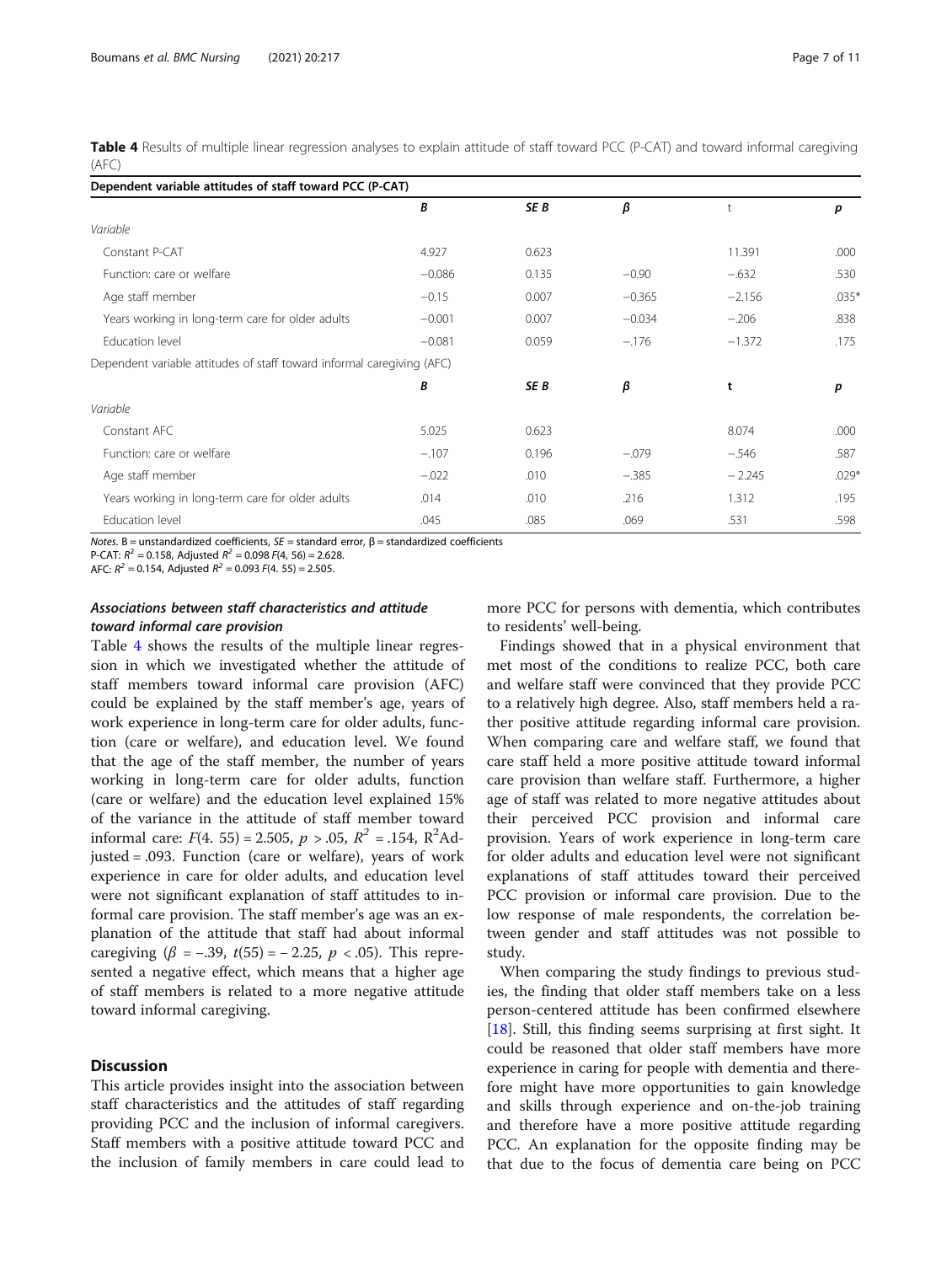#### <span id="page-7-0"></span>Table 5 Descriptive statistics AFC

| AFC <sup>a</sup>                                                                                                                              | N<br>$=$ | Range (minimum<br>- maximum) | Mean<br>(SD)    | Care staff<br>mean $(N)^b$ | Welfare staff<br>mean (N) |
|-----------------------------------------------------------------------------------------------------------------------------------------------|----------|------------------------------|-----------------|----------------------------|---------------------------|
| Items                                                                                                                                         |          |                              |                 |                            |                           |
| 1. Family members make too much noise and disturb other residents with<br>Alzheimer's. <sup>a</sup>                                           |          | $67 \quad 5(1-6)$            | 3.40<br>(1.338) | 3.47(36)                   | 3.29(28)                  |
| 2. It seems that when families come to the Alzheimer's unit, the residents get more<br>agitated. <sup>a</sup>                                 |          | $67 \quad 5(2-7)$            | 3.54<br>(1.295) | 3.58(36)                   | 3.54(28)                  |
| 3. Family members should remember that they are visitors at the institution and<br>should strictly follow our rules.                          |          | $65 \quad 6 \quad (1-7)$     | 3.57<br>(1.912) | 3.97(35)                   | 3.07(27)                  |
| 4. The institution's rules about family member visits should be more strict. <sup>a</sup>                                                     |          | $66 \quad 5(2-7)$            | 5.18<br>(1.435) | 5.39(36)                   | 3.96(27)                  |
| 5. When families are with their relatives, they often stay too long. <sup>a</sup>                                                             |          | $66 \quad 5(2-7)$            | 5.32<br>(1.361) | 5.49 (35)                  | 5.18(28)                  |
| 6. Family members often bring ideas that are helpful about how to care for their<br>relatives.                                                |          | $67 \quad 5(2-7)$            | 4.7<br>(1.206)  | 4.75(36)                   | 4.54(28)                  |
| 7. Working with the family is an important part of my work.                                                                                   |          | $67$ $5$ $(2-7)$             | 5.85<br>(0.942) | 5.97 (36)                  | 5.61(28)                  |
| 8. Family members are good about helping with the care of the residents with<br>Alzheimer's.                                                  |          | $67 \quad 5(2-7)$            | 4.85<br>(1.258) | 5.08(36)                   | 4.50(28)                  |
| 9. Family members should have as much say as possible concerning the care of<br>their relatives.                                              |          | $67$ $6(1-7)$                | 4.55<br>(1.699) | 4.97(36)                   | 3.93(28)                  |
| 10. Most family members rarely come to see their relatives with Alzheimer's. <sup>a</sup>                                                     |          | $67 \quad 5(2-7)$            | 4.30<br>(1.337) | 4.42(36)                   | 4.07(28)                  |
| 11. Most family members won't accept that their relatives with Alzheimer's are<br>mentally incompetent. <sup>a</sup>                          |          | $676(1-7)$                   | 3.84<br>(1.298) | 3.92(36)                   | 3.75(28)                  |
| 12. Family members have too many requests that make my work more difficult. <sup>a</sup>                                                      |          | $676(1-7)$                   | 3.91<br>(1.535) | 4.11(36)                   | 3.54(28)                  |
| 13. Most family members know a lot about how to relate to their relatives with<br>Alzheimer's.                                                |          | $66 \quad 6 \quad (1-7)$     | 4.08<br>(1.328) | 4.20(35)                   | 3.93(28)                  |
| 14. When family members are on the Alzheimer's unit, they seem to not know<br>what to do. <sup>a</sup>                                        |          | $66 \quad 5(2-7)$            | 4.35<br>(1.330) | 4.47(36)                   | 4.22(27)                  |
| 15. Family members understand that we care for a number of residents with<br>Alzheimer's and cannot always do the things they request.        |          | $67 \quad 5(2-7)$            | 4.03<br>(1.359) | 4.03(36)                   | 4.04(28)                  |
| 16. Most residents with Alzheimer's ignore their families that are with them and<br>don't seem to care if they are there or not. <sup>a</sup> |          | $67$ $5(2-7)$                | 5.22<br>(1.391) | 5.14(36)                   | 5.29 (28)                 |

<sup>a</sup> Cronbach's a for the overall scale was 0.73<br><sup>b</sup> Three staff members mentioned functions that could not be classified as a care or a welfare function

over the last decades, younger care and welfare staff are increasingly being trained in PCC. In another study, older staff members, relative to younger staff members, showed significantly higher rates of emotional exhaustion and showed a tendency toward higher feelings of depersonalization and lower rates of personal accomplishment [[32\]](#page-10-0). Moreover, younger staff may adopt a more optimistic attitude and suffer less from exhaustion.

Our results about the role of education could not confirm the existing research that care staff with higher levels of education have more positive attitudes towards residents with dementia [[12](#page-9-0), [19](#page-9-0)]. Our results regarding the years of work experience in long-term care for older adults do confirm the findings of two other studies which stated that attitudes regarding PCC did not differ by years of work experience in long-term care [\[19](#page-9-0), [20](#page-9-0)]. This seems odd because it could be reasoned that staff

who have worked longer with dementia patients may have gained knowledge education via on-the-job training and through experience, thereby improving their attitudes. A reason could be that recently graduated care staff have received more education about PCC than care staff who graduated longer ago. Though, age and number of years of work experiences do not always have to go hand in hand. For example, research facility A had a lot of lateral entrants who had worked in other sectors before and later in their life changed their career to work in the care sector.

The results of our study did not indicate that the function of the staff member (i.e., care or welfare) had much influence on their perceived PCC attitude. Both types of staff members indicated that they thought that they provided PCC to a high degree. Other elements could be of influence on their attitude regarding people with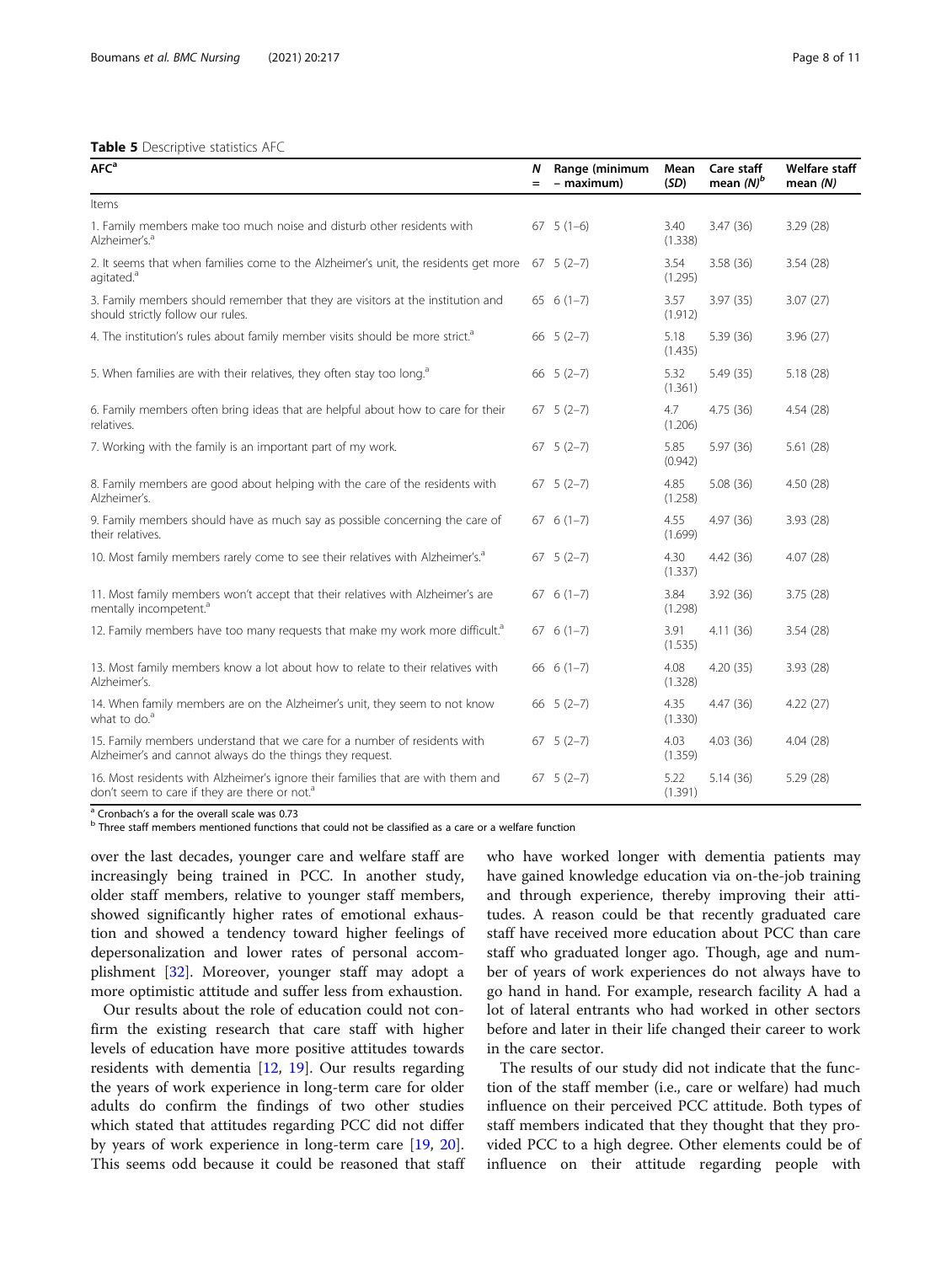dementia, like on-the-job training or the physical environment. Both research facilities qualify as small-scale living facilities and a person-centered attitude to care is more often reported by staff working in small-scale living facilities [\[12](#page-9-0), [27](#page-10-0), [33\]](#page-10-0). This could mean that because all staff was working in a small-scale living facility their function, level of education and years of working experience had less influence on their attitude than their working environment, and might be an explanation of the findings.

With regards to informal care our study indicated that care staff had more positive attitudes toward informal care provision than welfare staff. There is not much research available about these different stances of care staff and welfare staff. In a study [\[34\]](#page-10-0), among staff of rural nursing homes, a comparison was made between nurses, aides, and activity workers concerning their experience of job strain. The results showed that activity workers felt a particular responsibility to meet residents' needs for social interaction and meaningful activity and felt extra pressure to meet the multiple and conflicting demands of different groups of residents. Due to this ambivalence, the function of an activity or welfare staff member regarding informal care provision could be more difficult than that of a care staff member. Care staff usually take care after one resident at a time, whereas, activities organized by welfare staff often concern group-focused activities for residents. This means that the demands of several residents should be considered at the same time, including individual wishes from family members, or including informal caregivers could make a complex situation even more complex. This might explain the less positive attitude of welfare staff toward informal care provision.

#### Strengths and limitations

This study has some limitations. We are aware that the sample size is rather small. A convenience sample of 68 staff members of only two RCFs from the southern part of the Netherlands was included. Both RCFs qualify as a small-scale living facility in the area of a larger RCF. This limits the generalizability of the study results because small-scale living is only one of the several different contexts in which care for people with dementia can be provided. Due, however, to the same setting of the RCFs, we were able to gain insight into the specific physical environment of the care organizations regarding the use of PCC elements. The demographic characteristics of the current sample were consistent with those of the Dutch nursing sector [[35](#page-10-0), [36](#page-10-0)] regarding the characteristics of sex, mean age, and average number of years of work experience, which supports the likeliness of the representativeness of the sample. Also, this study is a perceived result by questionnaire rather than observation of person-centered care for dementia patients by staff. Observational studies retrieve more standardized information collected by an observing researcher instead of subjective staff responds in the self-completed questionnaire.

A strength of this study is that we made use of existing and validated questionnaires. In addition, our study included both care and welfare staff members. Often, studies regarding PCC and informal care include only care staff members, whereas welfare staff members also are involved and important in PCC provision and including informal caregivers.

#### Relevance to clinical practice

This study is one of the first to provide insight into the association between staff characteristics and their attitude toward their perceived PCC provision and informal care provision. The results of the study show that the characteristics of staff members (i.e., age and being care or welfare staff) provide an indication of whether staff members are more inclined to provide PCC or include informal caregivers.

Future studies are necessary to collect evidence on the reasons for the negative attitudes of older staff members toward their perceived PCC provision and informal care provision. Future studies are also necessary to collect evidence on if and/or why years of work experience in care for older adults and education level are not explaining staff attitudes to PCC provision and informal care provision. Observational studies and interview studies need also be considered. Observational studies retrieve more standardized information collected by an observing researcher instead of subjective staff responses on the self-completed questionnaire. And interview studies with staff members could gain insight in their perceptions how and why age, years of work experience in care for older adults, function and education level are or are not of influence on the attitude of staff members regarding PCC and informal care. The facility culture of a dementia care facility can evolve over time (37) and administrators of dementia care facilities may be able to adequately target the reasons for the negative attitudes of staff members regarding PCC and informal care by implementing interventions that eliminate or reduce these negative attitudes.

#### Conclusion

New insight into the association between staff characteristics and their attitude regarding perceived PCC provision and informal care provision are given. A higher age of both care and welfare staff was associated with a more negative attitude toward their perceived PCC and informal care provision. Welfare staff had a less positive attitude regarding informal care provision.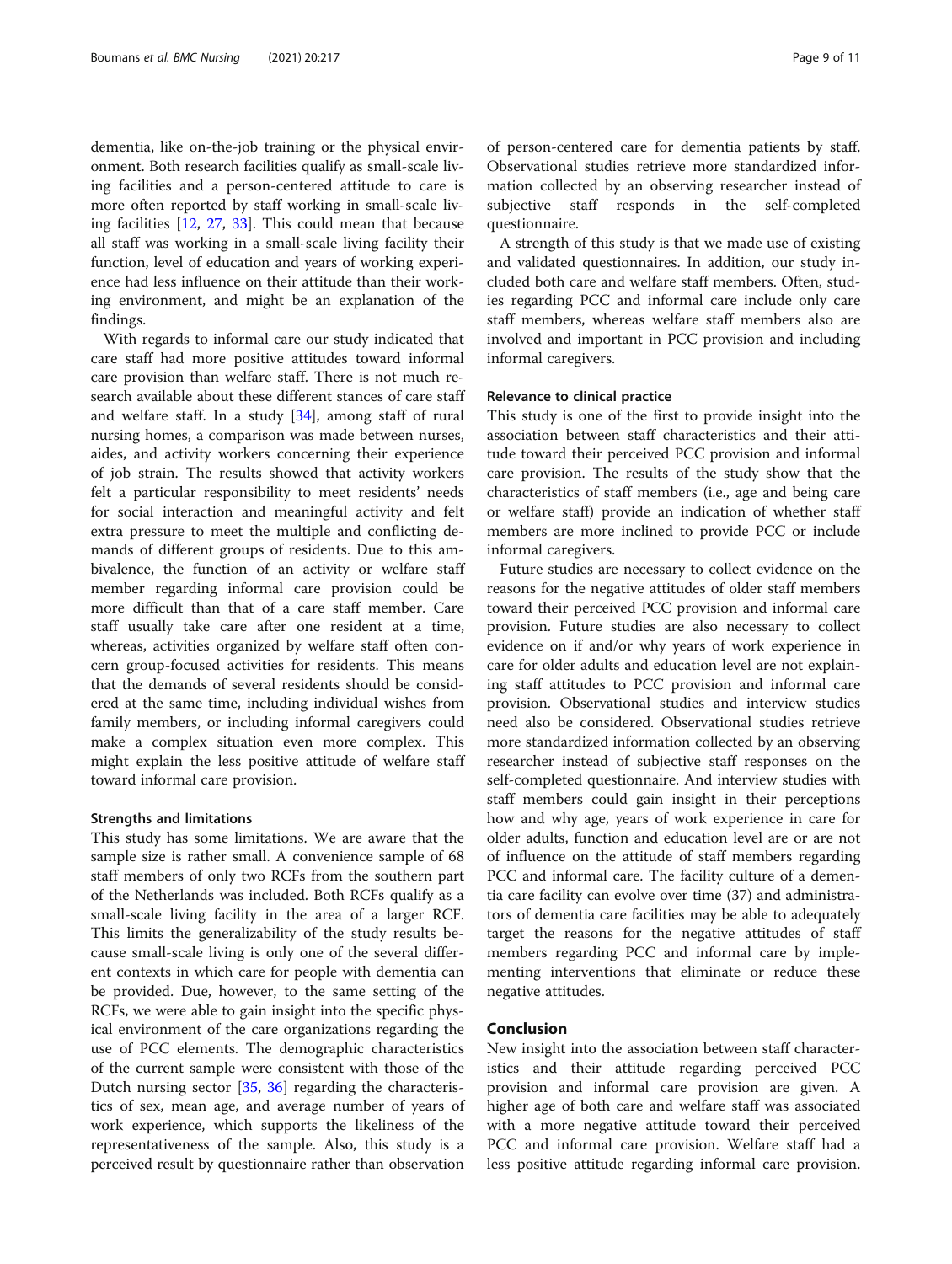<span id="page-9-0"></span>Additionally, future studies are necessary to collect evidence on the reasons for negative attitudes of older staff members towards PCC and informal care giving, to be able to adequately target these reasons by implementing interventions that eliminate or reduce these negative attitudes.

#### Abbreviations

PCC: person-centered care; RCFs: residential care facilities; P-CAT: Person-Centered Assessment Tool; AFC: Attitudes Toward Families Checklist

#### Acknowledgements

We would like to thank Remco Hoppenbrouwer and Hanneke van der Meide for their contribution to the data collection.

#### Authors' contributions

JB LvB. CB, and KL planned the research and wrote the manuscript. JB, LvB, and NK were involved in the data collection and analyzed the data. LvB. NK, AS, CB, and KL served as scientific advisors and participated in the writing and technical editing of the manuscript. All authors have read and approved the manuscript.

#### Funding

Not applicable.

#### Availability of data and materials

The datasets generated and/or analysed during the current study are available from the corresponding author on reasonable request. The data that support the findings of this study are available from De Leyhoeve but restrictions apply to the availability of these data, which were used under license for the current study, and so are not publicly available. Data are however available from the authors upon reasonable request and with permission of De Leyhoeve.

#### **Declarations**

#### Ethics approval and consent to participate

The study has been performed in accordance with the Declaration of Helsinki and has been approved by the Ethics Review Board (ERB) of the School of Social and Behavioral Sciences of Tilburg University (Reference number: EC-2019.06). Participants were informed about the aim of the study, their right to withdraw at any time without consequences and that the data would be stored and analysed confidentially and only be available to the researchers. Written informed consent was obtained from all participants involved in the study.

#### Consent for publication

Not Applicable.

#### Competing interests

The authors declare that they have no competing interests.

#### Received: 28 June 2021 Accepted: 18 October 2021 Published online: 01 November 2021

#### References

- 1. Kitwood T. Dementia reconsidered: the person comes first. Buckingham: Open University Press; 1997.
- Edvardsson D, Innes A. Measuring person-centered care: a critical comparative review of published tools. Gerontologist. 2010;50(6):834–46. <https://doi.org/10.1093/geront/gnq047>.
- 3. Edvardsson D, Winblad B, Sandman PO. Person-centred care of people with severe Alzheimer's disease: current status and ways forward. The Lancet Neurology. 2008;7(4):362–7. [https://doi.org/10.1016/S1474-4422\(08\)70063-2.](https://doi.org/10.1016/S1474-4422(08)70063-2)
- 4. Ekman I, Swedberg K, Taft C, Lindseth A, Norberg A, Brink E, et al. Personcentered care — ready for prime time. Eur J Cardiovasc Nurs. 2011;10(4): 248–51. <https://doi.org/10.1016/j.ejcnurse.2011.06.008>.
- 5. Koren MJ. Person-centered care for nursing home residents: the culturechange movement. Health Aff. 2010;29(2):312–7. [https://doi.org/10.1377/](https://doi.org/10.1377/hlthaff.2009.0966) [hlthaff.2009.0966](https://doi.org/10.1377/hlthaff.2009.0966).
- 7. Fossey J, Ballard C, Juszczak E, James I, Alder N, Jacoby R, et al. Effect of enhanced psychosocial care on antipsychotic use in nursing home residents with severe dementia: cluster randomised trial. BMJ (Clinical research ed). 2006;332(7544):756–61. [https://doi.org/10.1136/bmj.38782.](https://doi.org/10.1136/bmj.38782.575868.7C) [575868.7C.](https://doi.org/10.1136/bmj.38782.575868.7C)
- 8. Sloane PD, Hoeffer B, Mitchell CM, McKenzie DA, Barrick AL, Rader J, et al. Effect of person-centered showering and the towel Bath on bathingassociated aggression, agitation, and discomfort in nursing home residents with dementia: a randomized, controlled trial. J Am Geriatr Soc. 2004;52(11): 1795–804. <https://doi.org/10.1111/j.1532-5415.2004.52501.x>.
- 9. Kim SK, Park M. Effectiveness of person-centered care on people with dementia: a systematic review and meta-analysis. Clin Interv Aging. 2017;12: 381–97. <https://doi.org/10.2147/CIA.S117637>.
- 10. Brownie S, Nancarrow S. Effects of person-centered care on residents and staff in aged-care facilities: a systematic review. Clin Interv Aging. 2013;8:1– 10. <https://doi.org/10.2147/CIA.S38589>.
- 11. Entwistle VA, Watt IS. Treating patients as persons: a capabilities approach to support delivery of person-centered care. Am J Bioeth. 2013;13(8):29–39. [https://doi.org/10.1080/15265161.2013.802060.](https://doi.org/10.1080/15265161.2013.802060)
- 12. Zimmerman S, Williams CS, Reed PS, Boustani M, Preisser JS, Heck E, et al. Attitudes, Stress, and Satisfaction of Staff Who Care for Residents With Dementia. Gerontologist. 2005;45(suppl\_1):96–105.
- 13. Moyle W, Murfield JE, Griffiths SG, Venturato L. Care staff attitudes and experiences of working with older people with dementia. Aust J Ageing. 2011;30(4):186–90. <https://doi.org/10.1111/j.1741-6612.2010.00470.x>.
- 14. Gerritsen D, van Beek A, Woods B. Relationship of care staff attitudes with social well-being and challenging behavior of nursing home residents with dementia: a cross sectional study. Aging Ment Health. 2018;23:1–7.
- 15. Willemse BM, De Jonge J, Smit D, Visser Q, Depla MF, Pot AM. Staff's person-centredness in dementia care in relation to job characteristics and job-related well-being: a cross-sectional survey in nursing homes. J Adv Nurs. 2015;71(2):404–16. [https://doi.org/10.1111/jan.12505.](https://doi.org/10.1111/jan.12505)
- 16. Edvardsson D, Fetherstonhaugh D, McAuliffe L, Nay R, Chenco C. Job satisfaction amongst aged care staff: exploring the influence of personcentered care provision. Int Psychogeriatr. 2011;23(8):1205–12. [https://doi.](https://doi.org/10.1017/S1041610211000159) [org/10.1017/S1041610211000159.](https://doi.org/10.1017/S1041610211000159)
- 17. Orrung Wallin A, Jakobsson U, Edberg A-K. Job satisfaction and associated variables among nurse assistants working in residential care. Int Psychogeriatr / IPA. 2012;24(12):1904–18. [https://doi.org/10.1017/S1041610212001159.](https://doi.org/10.1017/S1041610212001159)
- 18. Kada S, Nygaard HA, Mukesh BN, Geitung JT. Staff attitudes towards institutionalised dementia residents. J Clin Nurs. 2009;18(16):2383–92. <https://doi.org/10.1111/j.1365-2702.2009.02791.x>.
- 19. Åström S, Nilsson M, Norberg A, Sandman P-O, Winblad B. Staff burnout in dementia care: relations to empathy and attitudes. Int J Nurs Stud. 1991; 28(1):65–75. [https://doi.org/10.1016/0020-7489\(91\)90051-4](https://doi.org/10.1016/0020-7489(91)90051-4).
- 20. Brodaty H, Draper B, Low LF. Nursing home staff attitudes towards residents with dementia: strain and satisfaction with work. J Adv Nurs. 2003;44(6): 583–90. <https://doi.org/10.1046/j.0309-2402.2003.02848.x>.
- 21. Edvardsson D, Fetherstonhaugh D, Nay R. Promoting a continuation of self and normality: person-centred care as described by people with dementia, their family members and aged care staff. J Clin Nurs. 2010;19(17–18):2611– 8. <https://doi.org/10.1111/j.1365-2702.2009.03143.x>.
- 22. Eurocarers. Family care in Europe. Factsheet. European association working for carers Utrecht2009 [Available from: [https://www.eurocarers.org/userfiles/](https://www.eurocarers.org/userfiles/files/factsheets/Carers%20in%20Europe%20-%202009.pdf) [files/factsheets/Carers%20in%20Europe%20-%202009.pdf.](https://www.eurocarers.org/userfiles/files/factsheets/Carers%20in%20Europe%20-%202009.pdf)
- 23. Park M. Nursing staff stress from caregiving and attitudes toward family members of nursing home residents with dementia in Korea. Asian Nurs Res (Korean Soc Nurs Sci). 2010;4(3):130–41. [https://doi.org/10.1016/S1](https://doi.org/10.1016/S1976-1317(10)60013-8) [976-1317\(10\)60013-8.](https://doi.org/10.1016/S1976-1317(10)60013-8)
- 24. Bauer M, Fetherstonhaugh D, Tarzia L, Chenco C. Staff-family relationships in residential aged care facilities:the views of residents' family members and care staff. J Appl Gerontol. 2014;33(5):564–85. [https://doi.org/10.1177/07334](https://doi.org/10.1177/0733464812468503) [64812468503](https://doi.org/10.1177/0733464812468503).
- 25. Gaugler J, Ewen H. Building relationships in residential long-term care: determinants of staff attitudes toward family members. J Gerontol Nurs. 2005;31(9):19–26. <https://doi.org/10.3928/0098-9134-20050901-06>.